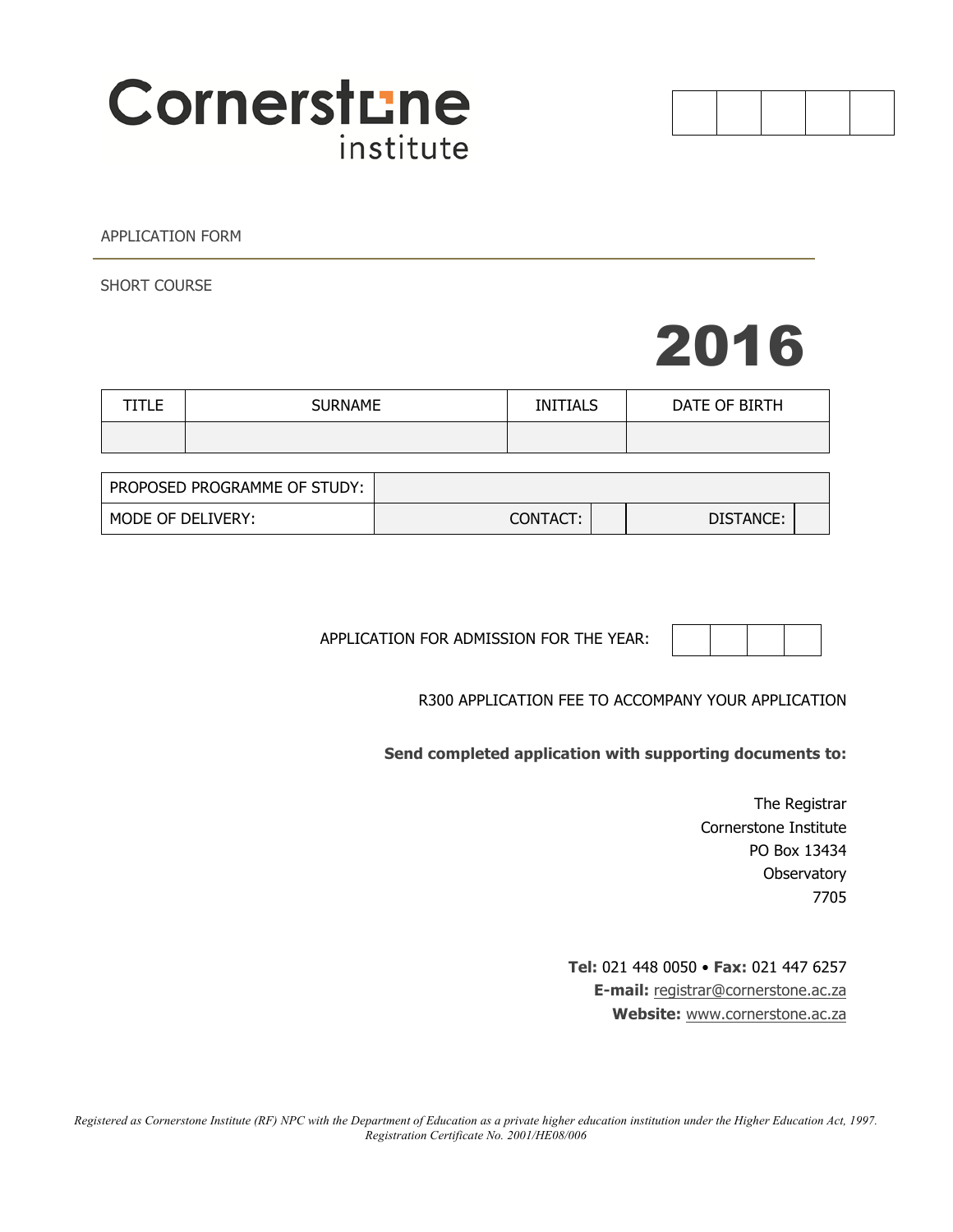**Complete the entire form. Write in the appropriate spaces and boxes only.** 

|                                                        | A. APPLICATION                                                                               |  |  |  |                 |  |  |                                                                            |  |                     |  |  |                                             |  |          |                     |                 |                     |         |              |  |  |  |  |
|--------------------------------------------------------|----------------------------------------------------------------------------------------------|--|--|--|-----------------|--|--|----------------------------------------------------------------------------|--|---------------------|--|--|---------------------------------------------|--|----------|---------------------|-----------------|---------------------|---------|--------------|--|--|--|--|
|                                                        | A.1 The year in which you want to commence your studies at Cornerstone.                      |  |  |  |                 |  |  |                                                                            |  |                     |  |  |                                             |  |          |                     |                 |                     |         |              |  |  |  |  |
|                                                        | A.2 Proposed programme or module:<br>(e.g. 'BA-Psychology' or 'Introduction to Counselling') |  |  |  |                 |  |  |                                                                            |  |                     |  |  |                                             |  |          |                     |                 |                     |         |              |  |  |  |  |
| Surname:                                               | A.3 Applicant's biographical particulars:                                                    |  |  |  |                 |  |  |                                                                            |  |                     |  |  |                                             |  |          |                     |                 |                     |         |              |  |  |  |  |
|                                                        |                                                                                              |  |  |  |                 |  |  |                                                                            |  |                     |  |  |                                             |  |          |                     |                 |                     |         |              |  |  |  |  |
|                                                        | First names                                                                                  |  |  |  |                 |  |  |                                                                            |  |                     |  |  |                                             |  |          |                     |                 |                     |         |              |  |  |  |  |
|                                                        |                                                                                              |  |  |  |                 |  |  |                                                                            |  |                     |  |  |                                             |  |          |                     |                 |                     |         |              |  |  |  |  |
| Have you been registered at Cornerstone before? Yes No |                                                                                              |  |  |  |                 |  |  |                                                                            |  |                     |  |  |                                             |  |          |                     |                 |                     |         |              |  |  |  |  |
| Identity number:                                       |                                                                                              |  |  |  |                 |  |  |                                                                            |  |                     |  |  |                                             |  |          |                     |                 |                     |         |              |  |  |  |  |
| Date of Birth:<br>Maiden Name (if applicable):         |                                                                                              |  |  |  |                 |  |  |                                                                            |  |                     |  |  |                                             |  |          |                     |                 |                     |         |              |  |  |  |  |
|                                                        |                                                                                              |  |  |  |                 |  |  |                                                                            |  |                     |  |  |                                             |  |          |                     |                 |                     |         |              |  |  |  |  |
|                                                        |                                                                                              |  |  |  |                 |  |  |                                                                            |  |                     |  |  |                                             |  |          |                     |                 |                     |         |              |  |  |  |  |
| Religion (specify):                                    |                                                                                              |  |  |  |                 |  |  |                                                                            |  |                     |  |  |                                             |  |          |                     |                 |                     |         |              |  |  |  |  |
| Title:                                                 |                                                                                              |  |  |  | Marital status: |  |  |                                                                            |  |                     |  |  | Population Group: (for government purposes) |  |          |                     |                 |                     |         |              |  |  |  |  |
|                                                        | Mr                                                                                           |  |  |  | Unmarried       |  |  |                                                                            |  | Asian               |  |  |                                             |  |          | Citizenship:        |                 |                     |         |              |  |  |  |  |
|                                                        | Miss                                                                                         |  |  |  | Married         |  |  |                                                                            |  | White               |  |  |                                             |  |          | S.A.                |                 |                     | Foreign |              |  |  |  |  |
|                                                        | Mrs                                                                                          |  |  |  |                 |  |  |                                                                            |  |                     |  |  |                                             |  |          |                     |                 |                     |         |              |  |  |  |  |
|                                                        |                                                                                              |  |  |  | Other:          |  |  |                                                                            |  | Coloured            |  |  |                                             |  | Specify: |                     |                 |                     |         |              |  |  |  |  |
|                                                        | Dr                                                                                           |  |  |  |                 |  |  |                                                                            |  | North-Sotho         |  |  |                                             |  |          | Permit number:      |                 |                     |         |              |  |  |  |  |
|                                                        | Other:                                                                                       |  |  |  |                 |  |  |                                                                            |  | South-Sotho         |  |  |                                             |  |          |                     |                 |                     |         |              |  |  |  |  |
|                                                        |                                                                                              |  |  |  | Home language:  |  |  |                                                                            |  | Tswana              |  |  |                                             |  |          |                     |                 | Permit expiry date: |         |              |  |  |  |  |
|                                                        |                                                                                              |  |  |  | ${\rm Eng}$     |  |  |                                                                            |  | Xhosa               |  |  |                                             |  |          | Type of permit:     |                 |                     |         |              |  |  |  |  |
| Gender:                                                |                                                                                              |  |  |  | Afr             |  |  |                                                                            |  | Zulu                |  |  |                                             |  |          | <b>Study Permit</b> |                 |                     |         |              |  |  |  |  |
|                                                        | Male                                                                                         |  |  |  | Other           |  |  |                                                                            |  | Other (specify)     |  |  |                                             |  |          | Residence Permit    |                 |                     |         |              |  |  |  |  |
|                                                        | Female                                                                                       |  |  |  |                 |  |  |                                                                            |  |                     |  |  |                                             |  |          |                     | Other (specify) |                     |         |              |  |  |  |  |
|                                                        | Residential address:                                                                         |  |  |  |                 |  |  | Between address lines, leave comma only e.g. 524 LANSDOWNE ROAD, LANSDOWNE |  |                     |  |  |                                             |  |          |                     |                 |                     |         |              |  |  |  |  |
|                                                        |                                                                                              |  |  |  |                 |  |  |                                                                            |  |                     |  |  |                                             |  |          |                     |                 |                     |         |              |  |  |  |  |
|                                                        |                                                                                              |  |  |  |                 |  |  |                                                                            |  |                     |  |  |                                             |  |          |                     |                 |                     |         | Postal code: |  |  |  |  |
|                                                        | Postal address:                                                                              |  |  |  |                 |  |  | fill in only if different from residential address                         |  |                     |  |  |                                             |  |          |                     |                 |                     |         |              |  |  |  |  |
|                                                        |                                                                                              |  |  |  |                 |  |  |                                                                            |  |                     |  |  |                                             |  |          |                     |                 |                     |         |              |  |  |  |  |
|                                                        |                                                                                              |  |  |  |                 |  |  |                                                                            |  |                     |  |  |                                             |  |          |                     |                 |                     | Other   | Postal code: |  |  |  |  |
|                                                        | Forwarding address for account:<br>If 'other', fill in the relevant address below:           |  |  |  |                 |  |  |                                                                            |  | Residential address |  |  |                                             |  |          | Postal address      |                 |                     |         |              |  |  |  |  |
|                                                        |                                                                                              |  |  |  |                 |  |  |                                                                            |  |                     |  |  |                                             |  |          |                     |                 |                     |         |              |  |  |  |  |
|                                                        |                                                                                              |  |  |  |                 |  |  |                                                                            |  |                     |  |  |                                             |  |          |                     |                 |                     |         | Postal code: |  |  |  |  |
|                                                        | Applicant's telephone number during office hours:                                            |  |  |  |                 |  |  |                                                                            |  |                     |  |  |                                             |  |          |                     |                 |                     |         |              |  |  |  |  |
|                                                        | Applicant's telephone number after hours:<br>Fax number                                      |  |  |  |                 |  |  |                                                                            |  |                     |  |  |                                             |  |          |                     |                 |                     |         |              |  |  |  |  |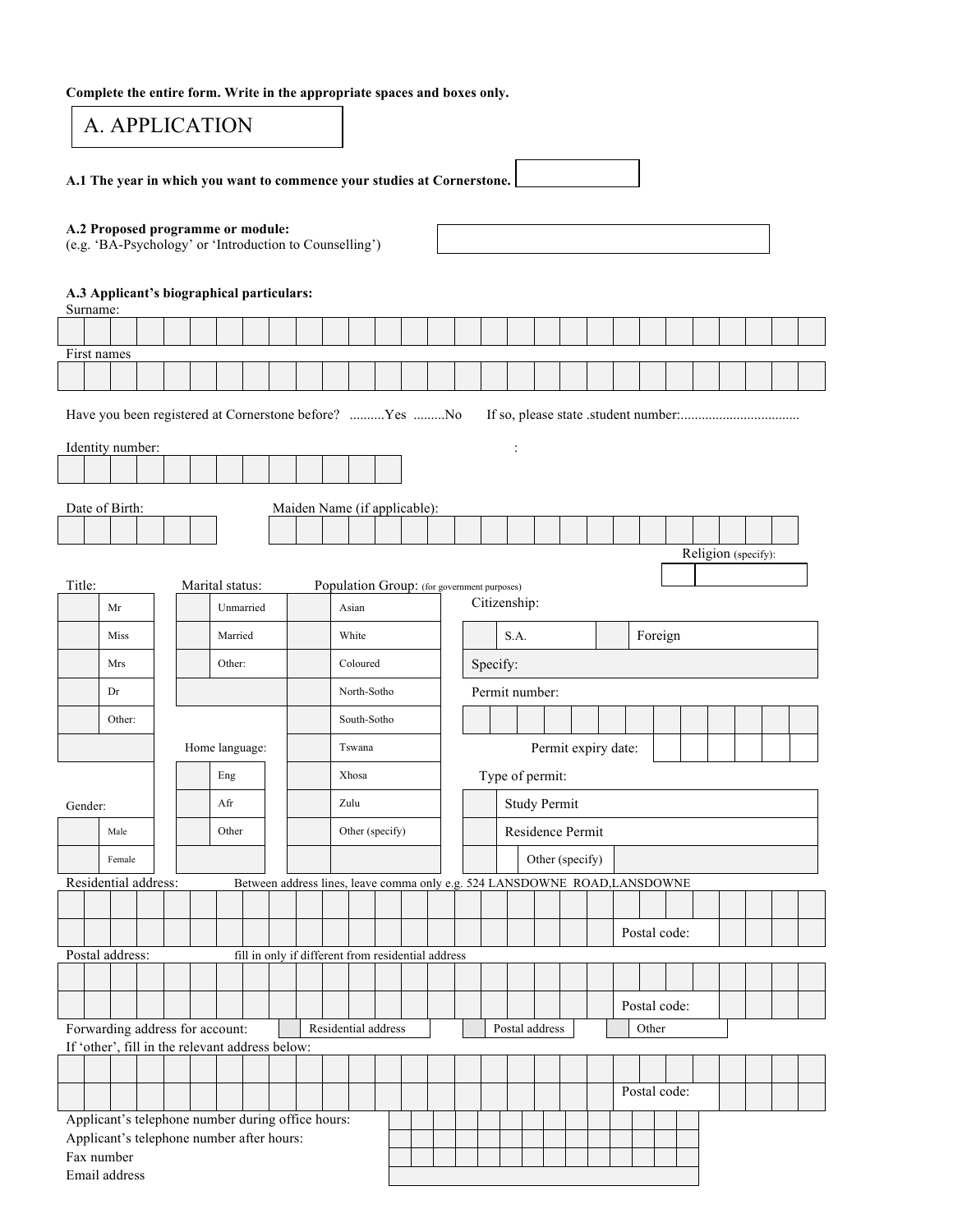## D. FINANCES B. FINANCES

Indicate how you plan to finance your education at Cornerstone? Elaborate in the box below:

| $\Box$ *Sponsor(s) eg. parent, organisation | Letter attached: | $\Box$ Yes<br>- INo |
|---------------------------------------------|------------------|---------------------|
| $\square$ Savings                           |                  |                     |
| $\Box$ Church                               |                  |                     |
| $\Box$ Student Loan                         |                  |                     |
| $\Box$ Credit Card                          |                  |                     |
| $\Box$ Other (Specify in box below)         |                  |                     |
|                                             |                  |                     |

\*If sponsored, please include a letter by your sponsor, stating the amount and regularity of the sponsorship.

## **Complete this section only if you are not paying for your studies yourself:**

| Sponsor's surname:                                 |                               |  |  |  |  |  |  |         |  |  |  |  |  |  |          |  |  |  | Initials: |  | Title: |  |  |
|----------------------------------------------------|-------------------------------|--|--|--|--|--|--|---------|--|--|--|--|--|--|----------|--|--|--|-----------|--|--------|--|--|
|                                                    |                               |  |  |  |  |  |  |         |  |  |  |  |  |  |          |  |  |  |           |  |        |  |  |
| Address:                                           |                               |  |  |  |  |  |  |         |  |  |  |  |  |  |          |  |  |  |           |  |        |  |  |
|                                                    |                               |  |  |  |  |  |  |         |  |  |  |  |  |  |          |  |  |  |           |  |        |  |  |
|                                                    | Home telephone no:<br>Postal: |  |  |  |  |  |  |         |  |  |  |  |  |  |          |  |  |  |           |  |        |  |  |
|                                                    | Work Address:                 |  |  |  |  |  |  |         |  |  |  |  |  |  |          |  |  |  |           |  |        |  |  |
|                                                    |                               |  |  |  |  |  |  |         |  |  |  |  |  |  |          |  |  |  |           |  |        |  |  |
|                                                    |                               |  |  |  |  |  |  | Postal: |  |  |  |  |  |  | Cell no: |  |  |  |           |  |        |  |  |
| Sponsoring Organisation / Relationship to Sponsor: |                               |  |  |  |  |  |  |         |  |  |  |  |  |  |          |  |  |  |           |  |        |  |  |
|                                                    |                               |  |  |  |  |  |  |         |  |  |  |  |  |  |          |  |  |  |           |  |        |  |  |
| Email address of Sponsor:                          |                               |  |  |  |  |  |  |         |  |  |  |  |  |  |          |  |  |  |           |  |        |  |  |
|                                                    |                               |  |  |  |  |  |  |         |  |  |  |  |  |  |          |  |  |  |           |  |        |  |  |

# C. ACTIVITIES SINCE MATRIC

registered at a university

Number of times previously Main involvement during the year preceding your proposed studies at Cornerstone:

First | | School | University | | Technikon

| nool |
|------|
|      |

Twice or more Work Work College

| Technikon       |
|-----------------|
| Other (specify) |
|                 |

#### Give details of your activities after leaving school with regard to each year before registration at Cornerstone:

| From<br>Year | Period<br>To<br>Year | Name of university/college etc. Or non-academic activity<br>pursued, e.g. travel, employment. | Name of degree/diploma/certificate | Study<br>complete<br>(yes/no) |
|--------------|----------------------|-----------------------------------------------------------------------------------------------|------------------------------------|-------------------------------|
|              |                      |                                                                                               |                                    |                               |
|              |                      |                                                                                               |                                    |                               |
|              |                      |                                                                                               |                                    |                               |
|              |                      |                                                                                               |                                    |                               |
|              |                      |                                                                                               |                                    |                               |
|              |                      |                                                                                               |                                    |                               |
|              |                      |                                                                                               |                                    |                               |

## **ATTACH A COPY OF YOUR SCHOOL LEAVING CERTIFICATE AND, IF APPLICABLE, ANY TERTIARY QUALIFICATIONS**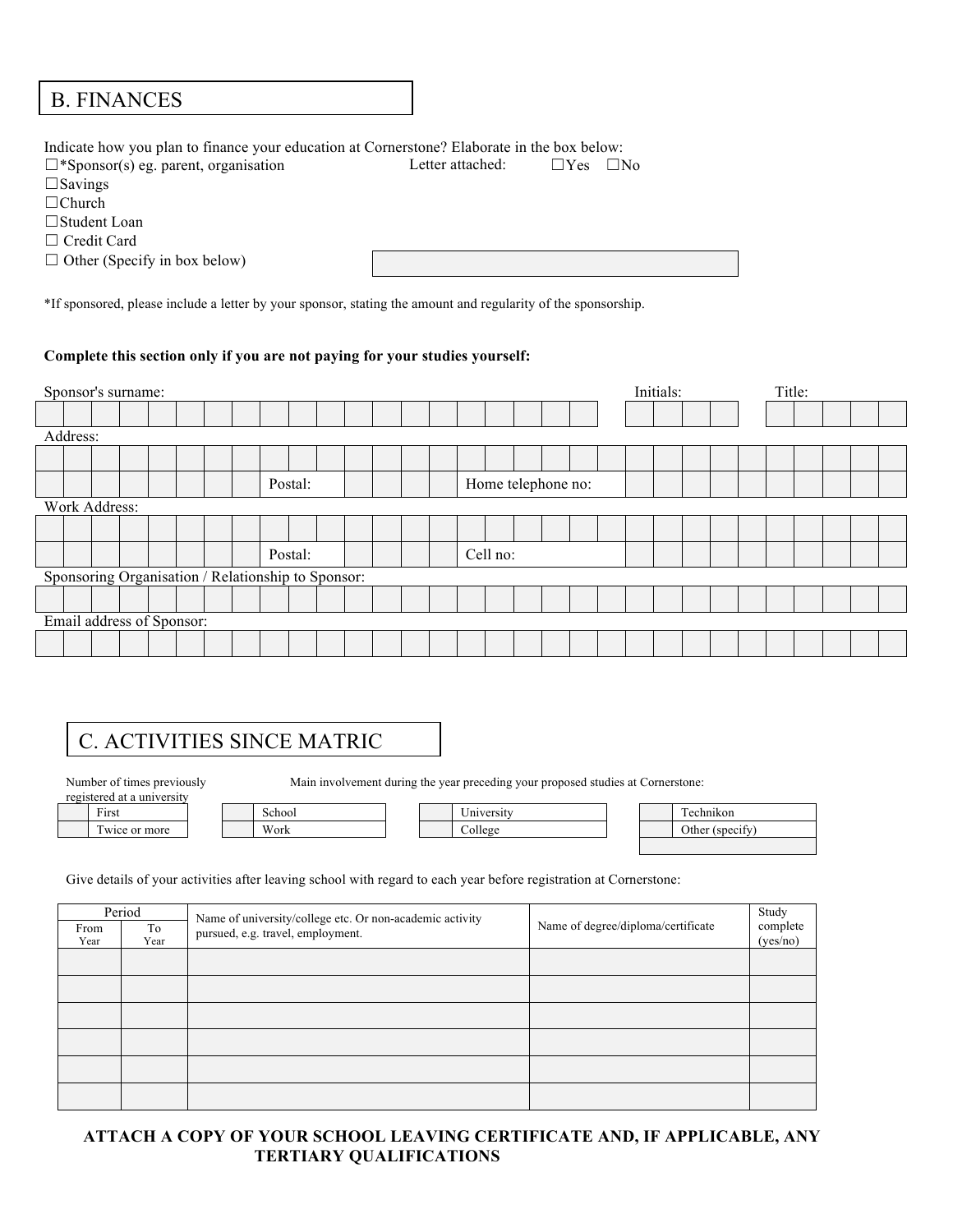## D. PERMANENT RESIDENTIAL ADDRESS OF FRIEND OR NEXT OF KIN

|                                                                                         |  | Title, initials and surname: |  |  |  |  |  |  |  |  |  |  |  |  |  |  |  |  |  |  |  |  |
|-----------------------------------------------------------------------------------------|--|------------------------------|--|--|--|--|--|--|--|--|--|--|--|--|--|--|--|--|--|--|--|--|
|                                                                                         |  |                              |  |  |  |  |  |  |  |  |  |  |  |  |  |  |  |  |  |  |  |  |
| Residential address: (Between 2 lines, leave comma only, e.g. 261 MAIN ROAD, PLUMSTEAD) |  |                              |  |  |  |  |  |  |  |  |  |  |  |  |  |  |  |  |  |  |  |  |
|                                                                                         |  |                              |  |  |  |  |  |  |  |  |  |  |  |  |  |  |  |  |  |  |  |  |

|  |  |  | Postcode |  |  |  | Home tel no. |  |  |  |  |  |  |  |
|--|--|--|----------|--|--|--|--------------|--|--|--|--|--|--|--|

## E. MEDICAL DETAILS

Are you in a good state of physical health? If not, or if you are under a doctor's care or are receiving Are you in a good state of physical health? If hot, or if you are under a doctor s care or are receiving  $\Box$  Yes  $\Box$  No medication, PLEASE ATTACH SEPARATE STATEMENT FURNISHING DETAILS.

Do you have any physical or psychological impairments or handicaps which may affect ability to complete  $\mu$  you have any physical or psychological impalments of nandicaps which may affect ability to complete  $\Box$  Yes  $\Box$  No your studies at Cornerstone? PLEASE ATTACH SEPARATE STATEMENT

Please indicate (good, average, poor)and elaborate on your ability/ disability status:

| Sight (even with glasses)         | Physical (moving/standing) |
|-----------------------------------|----------------------------|
| Hearing (even with a hearing aid) | Intellectual               |
| Communication (talking/listening) | Emotional                  |
| Other                             | None                       |

## EMPLOYMENT

List in chronological order any position of employment you have held:

| Date position held | Type of work | Employer |
|--------------------|--------------|----------|
|                    |              |          |
|                    |              |          |
|                    |              |          |
|                    |              |          |
|                    |              |          |

**Will you be studying while you work?** □**Yes** □**No**